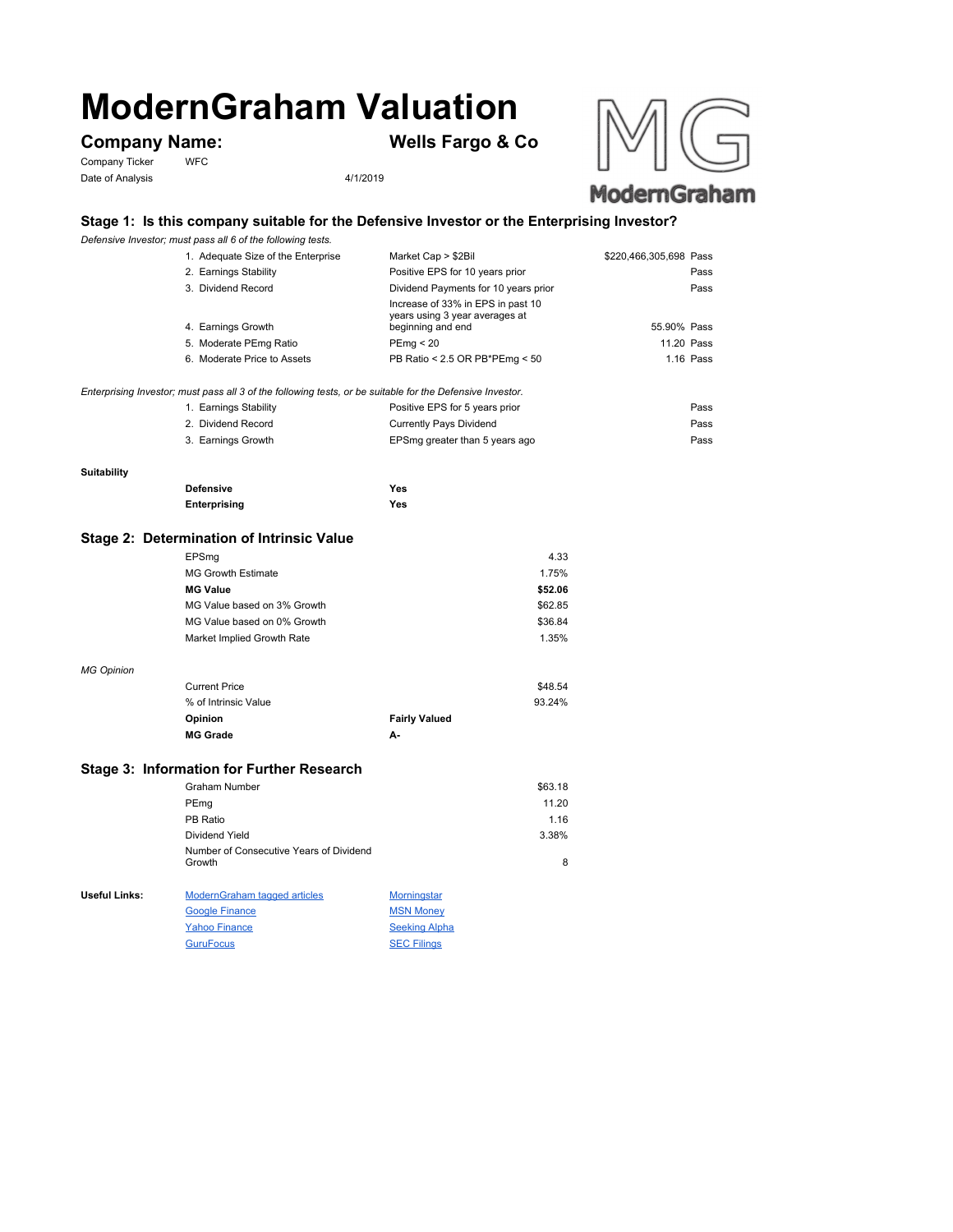| <b>EPS History</b> |        | <b>EPSmg History</b>                 |                     |
|--------------------|--------|--------------------------------------|---------------------|
| Next Fiscal Year   |        |                                      |                     |
| Estimate           |        | \$4.70 Next Fiscal Year Estimate     | \$4.33              |
| Dec2018            | \$4.28 | Dec2018                              | \$4.14              |
| Dec2017            | \$4.10 | Dec2017                              | \$4.06              |
| Dec2016            | \$3.99 | Dec2016                              | \$3.99              |
| Dec2015            | \$4.12 | Dec2015                              | \$3.88              |
| Dec2014            | \$4.10 | Dec2014                              | \$3.60              |
| Dec2013            | \$3.89 | Dec2013                              | \$3.17              |
| Dec2012            | \$3.36 | Dec2012                              | \$2.59              |
| Dec2011            | \$2.82 | Dec2011                              | \$2.13              |
| Dec2010            | \$2.21 | Dec2010                              | \$1.83              |
| Dec2009            | \$1.75 | Dec2009                              | \$1.73              |
| Dec2008            | \$0.70 | Dec2008                              | \$1.80              |
| Dec2007            | \$2.38 | Dec2007                              | \$2.30              |
| Dec2006            | \$2.47 | Dec2006                              | \$2.18              |
| Dec2005            | \$2.25 | Dec2005                              | \$1.94              |
| Dec2004            | \$2.05 | Dec2004                              | \$1.69              |
| Dec2003            | \$1.83 | Dec2003                              | \$1.46              |
| Dec2002            |        | \$1.58 Balance Sheet Information     | 12/1/2018           |
|                    |        | Long-Term Debt & Capital Lease       |                     |
| Dec2001            |        | \$0.99 Obligation                    | \$229,044,000,000   |
| Dec2000            |        | \$1.16 Total Assets                  | \$1,895,883,000,000 |
| Dec1999            |        | \$1.15 Intangible Assets             | \$43,055,000,000    |
|                    |        | <b>Total Liabilities</b>             | \$1,698,817,000,000 |
|                    |        | Shares Outstanding (Diluted Average) | 4,698,600,000       |